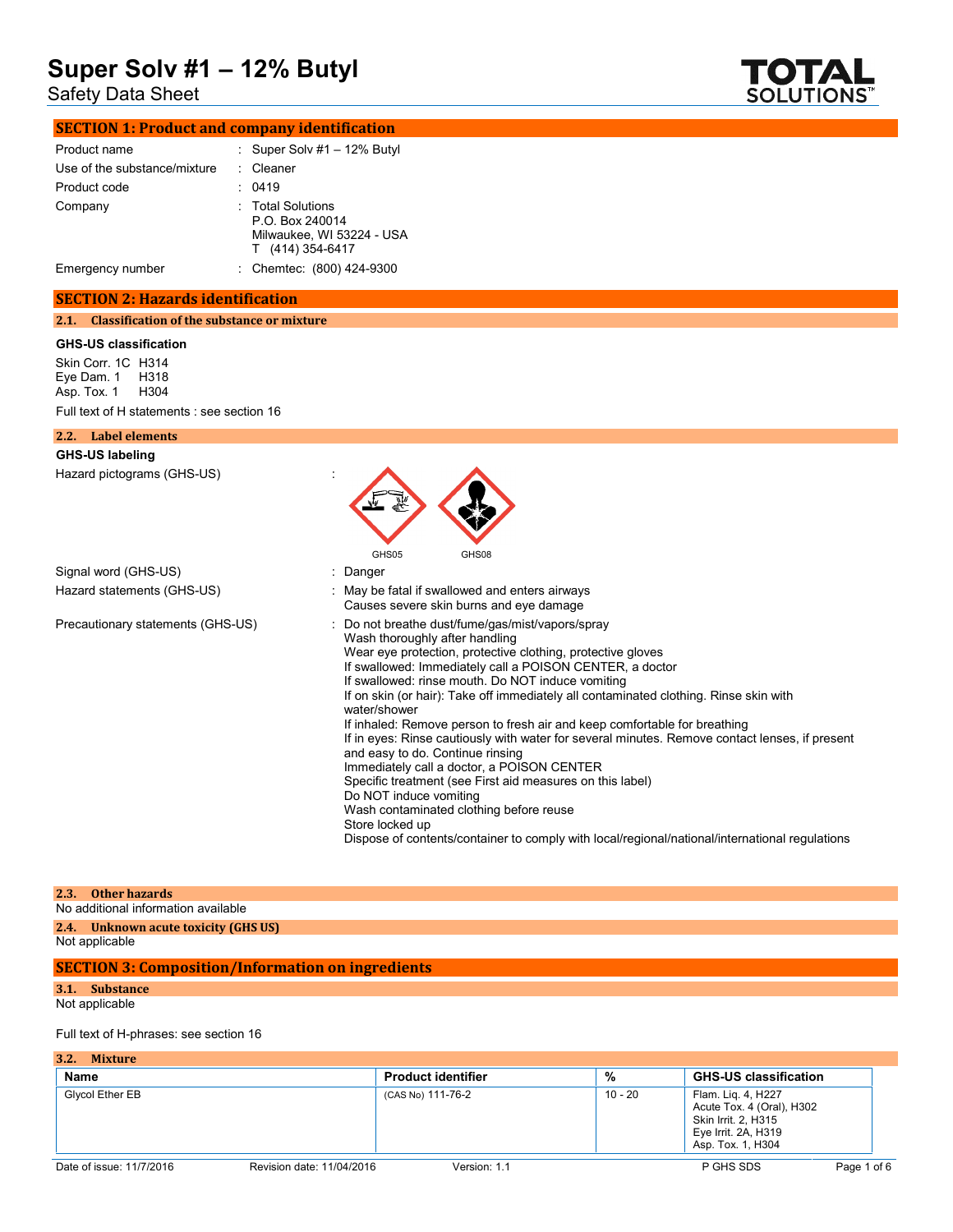# Safety Data Sheet



| Name                              | <b>Product identifier</b> | %       | <b>GHS-US classification</b>                                                            |
|-----------------------------------|---------------------------|---------|-----------------------------------------------------------------------------------------|
| sodium dodecylbenzenesulfonate    | (CAS No) 25155-30-0       | $3 - 7$ | Acute Tox. 4 (Oral), H302<br>Skin Irrit. 2. H315<br>Eye Dam. 1, H318<br>STOT SE 3. H335 |
| Sodium Tripolyphosphate Anhydrous | (CAS No) 7758-29-4        | $1 - 5$ | Not classified                                                                          |
| disodium metasilicate             | (CAS No) 6834-92-0        | $1 - 5$ | Skin Corr. 1B, H314<br>STOT SE 3. H335                                                  |

A specific chemical identity and/or percentage of composition has been withheld as a trade secret. Any concentration shown as a range is to protect confidentiality or is due to batch variation.

| <b>SECTION 4: First aid measures</b>                                         |                                                                                                                                                                                 |
|------------------------------------------------------------------------------|---------------------------------------------------------------------------------------------------------------------------------------------------------------------------------|
| 4.1. Description of first aid measures                                       |                                                                                                                                                                                 |
| First-aid measures general                                                   | : If you feel unwell, seek medical advice (show the label where possible).                                                                                                      |
| First-aid measures after inhalation                                          | : Get medical advice/attention. Remove person to fresh air and keep comfortable for breathing.                                                                                  |
| First-aid measures after skin contact                                        | Take off immediately all contaminated clothing and wash it before reuse. Rinse skin with<br>water/shower. Take victim to a doctor if irritation persists.                       |
| First-aid measures after eye contact                                         | : Rinse cautiously with water for several minutes. Remove contact lenses, if present and easy to do.<br>Continue rinsing. Immediately call a poison center or doctor/physician. |
| First-aid measures after ingestion                                           | Rinse mouth with water. Do NOT induce vomiting. Immediately call a poison center or<br>doctor/physician.                                                                        |
| Most important symptoms and effects, both acute and delayed<br>4.2.          |                                                                                                                                                                                 |
| Symptoms/injuries                                                            | : If you feel unwell, seek medical advice.                                                                                                                                      |
| Symptoms/injuries after inhalation                                           | : May cause respiratory irritation.                                                                                                                                             |
| Symptoms/injuries after skin contact                                         | : Causes skin irritation.                                                                                                                                                       |
| Symptoms/injuries after eye contact                                          | : Causes serious eye damage.                                                                                                                                                    |
| Symptoms/injuries after ingestion                                            | May be fatal if swallowed and enters airways.                                                                                                                                   |
| 4.3.                                                                         | Indication of any immediate medical attention and special treatment needed                                                                                                      |
| No additional information available                                          |                                                                                                                                                                                 |
| <b>SECTION 5: Firefighting measures</b>                                      |                                                                                                                                                                                 |
| 5.1. Extinguishing media                                                     |                                                                                                                                                                                 |
| Suitable extinguishing media                                                 | : All extinguishing media allowed.                                                                                                                                              |
| Special hazards arising from the substance or mixture<br>5.2.                |                                                                                                                                                                                 |
| Reactivity                                                                   | : Upon combustion: CO and CO2 are formed.                                                                                                                                       |
| 5.3. Advice for firefighters                                                 |                                                                                                                                                                                 |
| Firefighting instructions                                                    | : Exercise caution when fighting any chemical fire. Use water spray or fog for cooling exposed<br>containers. Take account of environmentally hazardous firefighting water.     |
| Protection during firefighting                                               | : Do not enter fire area without proper protective equipment, including respiratory protection.                                                                                 |
| <b>SECTION 6: Accidental release measures</b>                                |                                                                                                                                                                                 |
| 6.1. Personal precautions, protective equipment and emergency procedures     |                                                                                                                                                                                 |
| General measures                                                             | : Isolate from fire, if possible, without unnecessary risk.                                                                                                                     |
| 6.1.1. For non-emergency personnel                                           |                                                                                                                                                                                 |
| Protective equipment                                                         | Protective goggles. Gloves. Protective clothing.                                                                                                                                |
| <b>Emergency procedures</b>                                                  | Evacuate unnecessary personnel. Avoid contact with skin, eyes and clothing. Ventilate spillage area.                                                                            |
| 6.1.2. For emergency responders                                              |                                                                                                                                                                                 |
| Protective equipment                                                         | Equip cleanup crew with proper protection.                                                                                                                                      |
| <b>Emergency procedures</b>                                                  | Stop leak if safe to do so. Stop release. Ventilate area.                                                                                                                       |
| <b>Environmental precautions</b><br>6.2.                                     |                                                                                                                                                                                 |
| Avoid release to the environment. Prevent entry to sewers and public waters. |                                                                                                                                                                                 |
| Methods and material for containment and cleaning up<br>6.3.                 |                                                                                                                                                                                 |
| For containment                                                              | : Contain released substance, pump into suitable containers.                                                                                                                    |
| Methods for cleaning up                                                      | This material and its container must be disposed of in a safe way, and as per local legislation.                                                                                |
| <b>Reference to other sections</b><br>6.4.                                   |                                                                                                                                                                                 |

No additional information available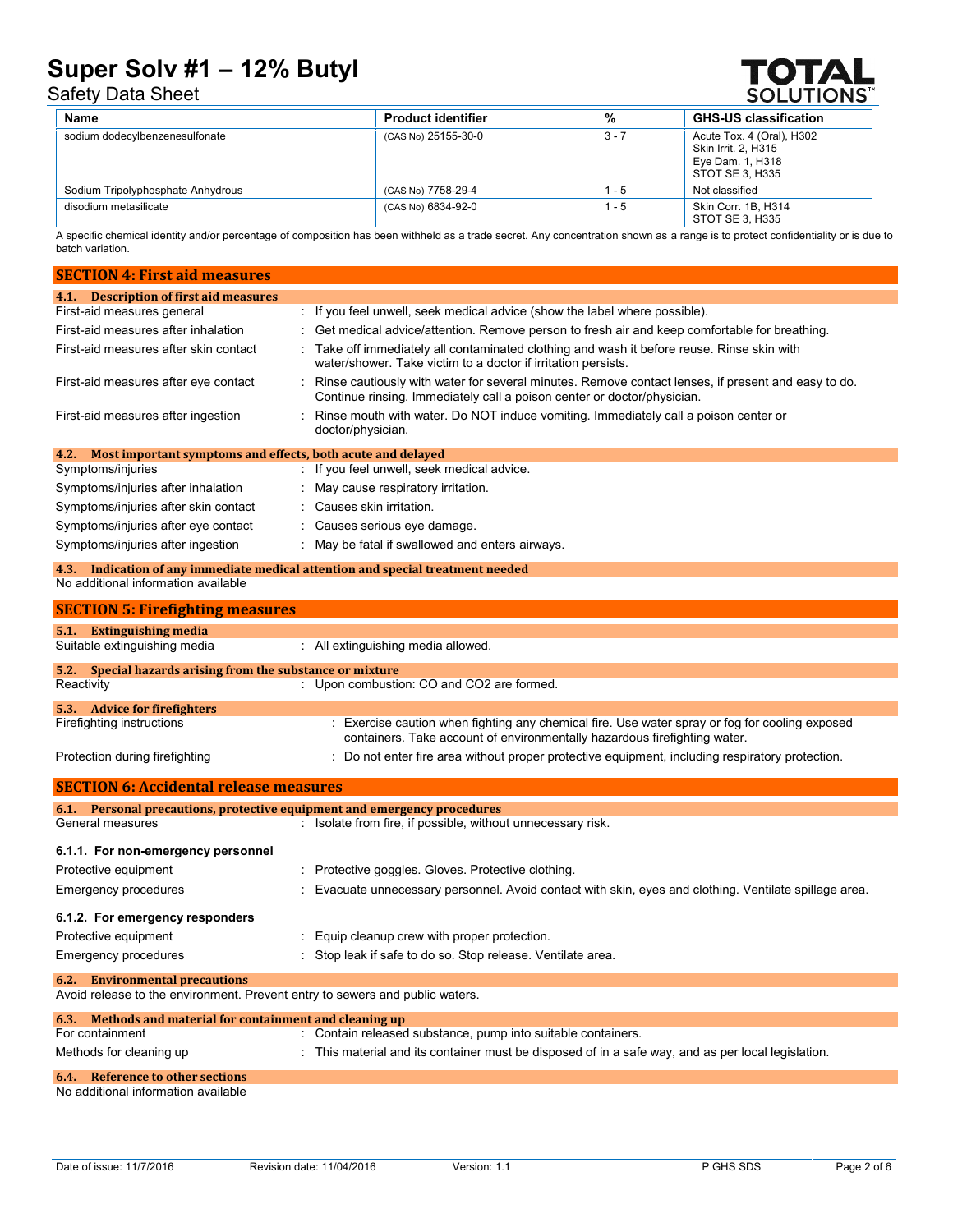Safety Data Sheet

### **SECTION 7: Handling and storage**



| <b>Precautions for safe handling</b><br>7.1.                         |                                                                                                                                                                                                                                                                       |
|----------------------------------------------------------------------|-----------------------------------------------------------------------------------------------------------------------------------------------------------------------------------------------------------------------------------------------------------------------|
| Precautions for safe handling                                        | : Comply with the legal requirements. Do not handle until all safety precautions have been read<br>and understood. Use personal protective equipment as required. Do not eat, drink or smoke<br>when using this product. Do not get in eyes, on skin, or on clothing. |
| Hygiene measures                                                     | Wash thoroughly after handling. Wash contaminated clothing before reuse.                                                                                                                                                                                              |
| Conditions for safe storage, including any incompatibilities<br>7.2. |                                                                                                                                                                                                                                                                       |
| Technical measures                                                   | : Comply with applicable regulations.                                                                                                                                                                                                                                 |
| Storage conditions                                                   | : Keep container closed when not in use.                                                                                                                                                                                                                              |
| Incompatible products                                                | $\therefore$ Oxidizing agent.                                                                                                                                                                                                                                         |
| Prohibitions on mixed storage                                        | : KEEP SUBSTANCE AWAY FROM: oxidizing agents.                                                                                                                                                                                                                         |
| Storage area                                                         | : Meet the legal requirements. Store in a cool area. Store in a well-ventilated place.                                                                                                                                                                                |

Special rules on packaging : meet the legal requirements.

# **SECTION 8: Exposure controls/personal protection**

# **8.1. Control parameters**

| <b>Glycol Ether EB (111-76-2)</b> |                                     |                      |
|-----------------------------------|-------------------------------------|----------------------|
| ACGIH                             | ACGIH TWA (ppm)                     | 20 ppm               |
| <b>ACGIH</b>                      | Remark (ACGIH)                      | Eve & URT irr        |
| <b>OSHA</b>                       | OSHA PEL (TWA) (mg/m <sup>3</sup> ) | $240 \text{ mg/m}^3$ |
| <b>OSHA</b>                       | OSHA PEL (TWA) (ppm)                | 50 ppm               |

**8.2. Exposure controls**

Appropriate engineering controls : Ensure good ventilation of the work station. Emergency eye wash fountains and safety showers should be available in the immediate vicinity of any potential exposure.

Personal protective equipment : Use appropriate personal protective equipment when risk assessment indicates this is necessary. Protective goggles. Protective clothing. Gloves.



# **SECTION 9: Physical and chemical properties**

| Information on basic physical and chemical properties<br>9.1. |   |                   |
|---------------------------------------------------------------|---|-------------------|
| Physical state                                                |   | Liguid            |
| Appearance                                                    |   | Blue liquid.      |
| Odor                                                          |   | detergent odor    |
| Odor threshold                                                | ٠ | No data available |
| рH                                                            |   | $12.5 - 13.5$     |
| Melting point                                                 |   | No data available |
| Freezing point                                                |   | No data available |
| Boiling point                                                 |   | No data available |
| Flash point                                                   |   | > 200 °F          |
| Relative evaporation rate (butyl acetate=1)                   | İ | No data available |
| Flammability (solid, gas)                                     | ٠ | No data available |
| <b>Explosion limits</b>                                       |   | No data available |
| <b>Explosive properties</b>                                   |   | No data available |
| Oxidizing properties                                          |   | No data available |
| Vapor pressure                                                |   | No data available |
| Relative density                                              |   | No data available |
| Relative vapor density at 20 °C                               |   | No data available |
| Specific gravity / density                                    |   | $1.03$ g/ml       |
| Solubility                                                    |   | Soluble in water. |
| Log Pow                                                       |   | No data available |
| Log Kow                                                       |   | No data available |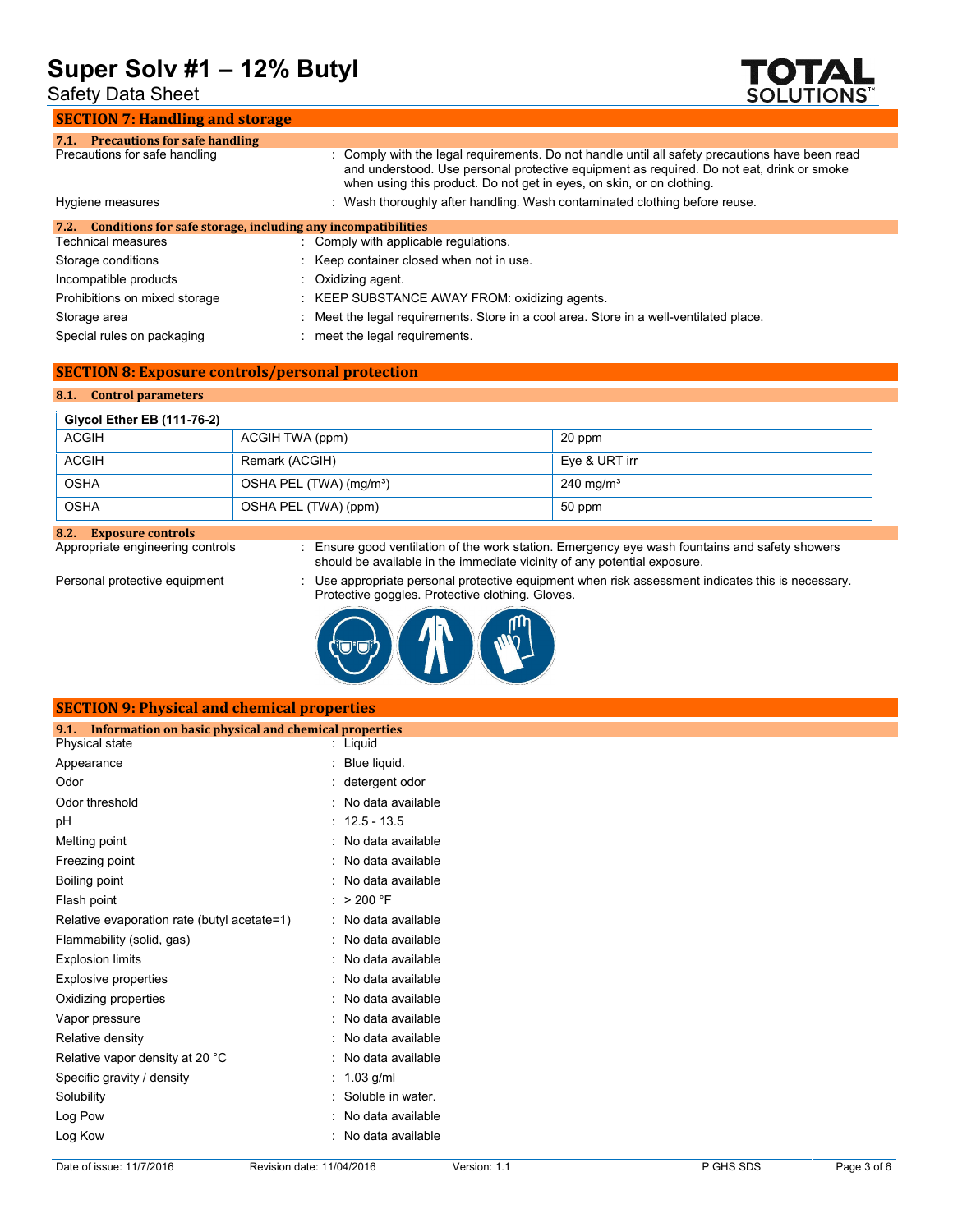# Safety Data Sheet

| $\mathbf{V}$ $\mathbf{A}$ |
|---------------------------|
| <b>SOLUTIONS</b>          |

| Auto-ignition temperature | : No data available   |
|---------------------------|-----------------------|
| Decomposition temperature | : No data available   |
| Viscosity                 | : No data available   |
| Viscosity, kinematic      | $\therefore$ < 20 cSt |
| Viscosity, dynamic        | : No data available   |
| VOC content               | $: 13\%$              |
|                           |                       |

# **SECTION 10: Stability and reactivity**

**10.1. Reactivity**

Upon combustion: CO and CO2 are formed.

# **10.2. Chemical stability**

No additional information available

#### **10.3. Possibility of hazardous reactions** Refer to section 10.1 on Reactivity.

**10.4. Conditions to avoid**

No additional information available

#### **10.5. Incompatible materials** No additional information available

# **10.6. Hazardous decomposition products**

Under normal conditions of storage and use, hazardous decomposition products should not be produced.

# **SECTION 11: Toxicological information**

## **11.1. Information on toxicological effects**

Acute toxicity in the contract of the contract of the classified in the contract of the contract of the contract of the contract of the contract of the contract of the contract of the contract of the contract of the contra

| <b>Glycol Ether EB (111-76-2)</b>                     |                                                 |
|-------------------------------------------------------|-------------------------------------------------|
| LD50 oral rat                                         | 1300 mg/kg                                      |
| LD50 dermal rat                                       | > 2000 mg/kg                                    |
| ATE CLP (oral)                                        | 1300.000 mg/kg body weight                      |
| ATE CLP (dermal)                                      | 1100.000 mg/kg body weight                      |
| ATE CLP (dust, mist)                                  | 1.500 mg/l/4h                                   |
| sodium dodecylbenzenesulfonate (25155-30-0)           |                                                 |
| LD50 oral rat                                         | 438 mg/kg (Rat)                                 |
| Skin corrosion/irritation                             | Causes severe skin burns and eye damage.        |
|                                                       | pH: 12.5 - 13.5                                 |
| Serious eye damage/irritation                         | Causes serious eye damage.                      |
|                                                       | pH: 12.5 - 13.5                                 |
| Respiratory or skin sensitization                     | Not classified                                  |
| Germ cell mutagenicity                                | Not classified                                  |
| Carcinogenicity                                       | Not classified                                  |
| <b>Glycol Ether EB (111-76-2)</b>                     |                                                 |
| IARC group                                            | 3 - Not Classifiable                            |
| Reproductive toxicity                                 | : Not classified                                |
| Specific target organ toxicity $-$ single exposure :  | Not classified                                  |
| Specific target organ toxicity – repeated<br>exposure | : Not classified                                |
| Glycol Ether EB (111-76-2)                            |                                                 |
| NOAEL (oral, rat, 90 days)                            | see comments                                    |
| NOAEL (dermal,rat/rabbit,90 days)                     | see comments                                    |
| Aspiration hazard                                     | May be fatal if swallowed and enters airways.   |
| Symptoms/injuries after inhalation                    | May cause respiratory irritation.               |
| Symptoms/injuries after skin contact                  | Causes skin irritation.                         |
| Symptoms/injuries after eye contact                   | Causes serious eye damage.                      |
| Symptoms/injuries after ingestion                     | : May be fatal if swallowed and enters airways. |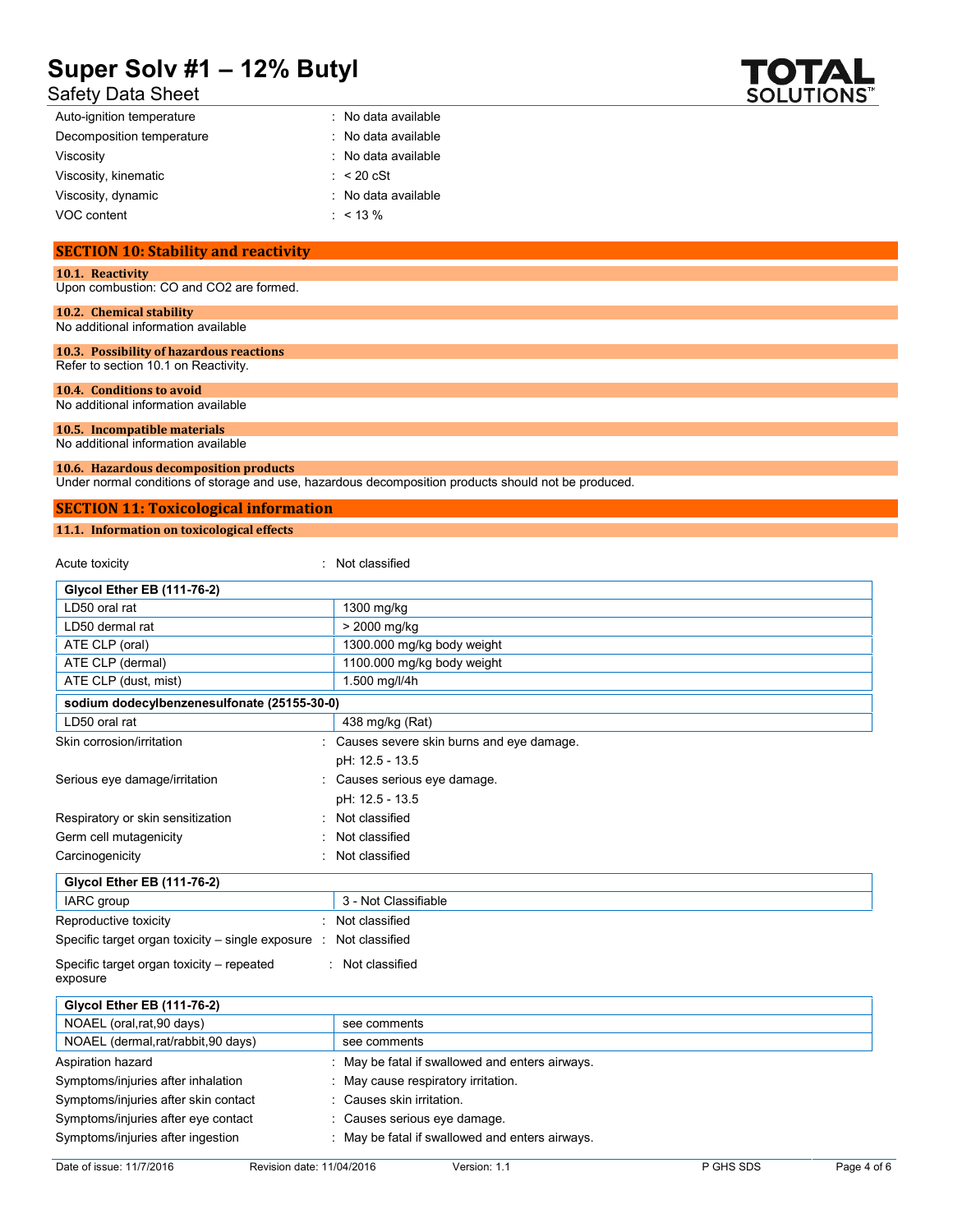Safety Data Sheet

Likely routes of exposure **interpretate and example 2**: Skin and eyes contact



| <b>SECTION 12: Ecological information</b>   |                                           |
|---------------------------------------------|-------------------------------------------|
| 12.1. Toxicity                              |                                           |
| Glycol Ether EB (111-76-2)                  |                                           |
| LC50 fish 1                                 | 1474 mg/l Oncorhynchus mykiss             |
| EC50 Daphnia 1                              | 100 mg/l Water flea                       |
| ErC50 (algae)                               | 1840 mg/l Pseudokirchneriella subcapitata |
| NOEC chronic fish                           | $> 100$ mg/l                              |
| NOEC chronic crustacea                      | 100 mg/l daphnid                          |
| sodium dodecylbenzenesulfonate (25155-30-0) |                                           |
| LC50 fish 1                                 | 0.99 mg/l (LC50; 96 h)                    |
| EC50 Daphnia 1                              | 2.19 mg/l (EC50; 96 h)                    |
| Threshold limit algae 1                     | 0.9 mg/l (EC50; 96 h)                     |
| 12.2. Persistence and degradability         |                                           |
| sodium dodecylbenzenesulfonate (25155-30-0) |                                           |
| Persistence and degradability               | Readily biodegradable in water.           |
| 12.3. Bioaccumulative potential             |                                           |
| sodium dodecylbenzenesulfonate (25155-30-0) |                                           |
| $DCE$ figh 1                                | 296(DCE)                                  |

| BCF fish 1                | 286 (BCF)                                           |
|---------------------------|-----------------------------------------------------|
| BCF fish 2                | 130 (BCF)                                           |
| Log Pow                   | $0.45 - 1.96$                                       |
| Bioaccumulative potential | Low potential for bioaccumulation (BCF $\leq$ 500). |

# **SECTION 13: Disposal considerations**

**13.1. Waste treatment methods**

: Dispose of contents/container to comply with local/regional/national/international regulations.

# **SECTION 14: Transport information**

# **Department of Transportation (DOT)** Transport document description : NA1760 Compounds, cleaning liquid (Sodium Hydroxide), 8, III UN-No.(DOT) : NA1760 Proper Shipping Name (DOT) : Compounds, cleaning liquid Class (DOT) : 8 - Class 8 - Corrosive material 49 CFR 173.136 Hazard labels (DOT) : 8 - Corrosive



|                                                                            | $\mathcal{L}$                                                                                                             |
|----------------------------------------------------------------------------|---------------------------------------------------------------------------------------------------------------------------|
| Packing group (DOT)                                                        | : III - Minor Danger                                                                                                      |
| DOT Packaging Non Bulk (49 CFR 173 xxx) : 203                              |                                                                                                                           |
| DOT Packaging Bulk (49 CFR 173.xxx)                                        | : 241                                                                                                                     |
| <b>DOT Symbols</b>                                                         | : D - Proper shipping name for domestic use only, or to and from Canada, G - Identifies PSN requiring<br>a technical name |
| DOT Special Provisions (49 CFR 172.102)                                    | : IB3,N37,T7,TP1,TP28                                                                                                     |
| DOT Packaging Exceptions (49 CFR)<br>173.xxx                               | : 154                                                                                                                     |
| <b>DOT Quantity Limitations Passenger</b><br>aircraft/rail (49 CFR 173.27) | : 5L                                                                                                                      |
| DOT Quantity Limitations Cargo aircraft<br>only (49 CFR 175.75)            | : 60 L                                                                                                                    |
| DOT Vessel Stowage Location                                                | : A                                                                                                                       |
| DOT Vessel Stowage Other                                                   | : 40 - Stow "clear of living quarters"                                                                                    |
|                                                                            |                                                                                                                           |